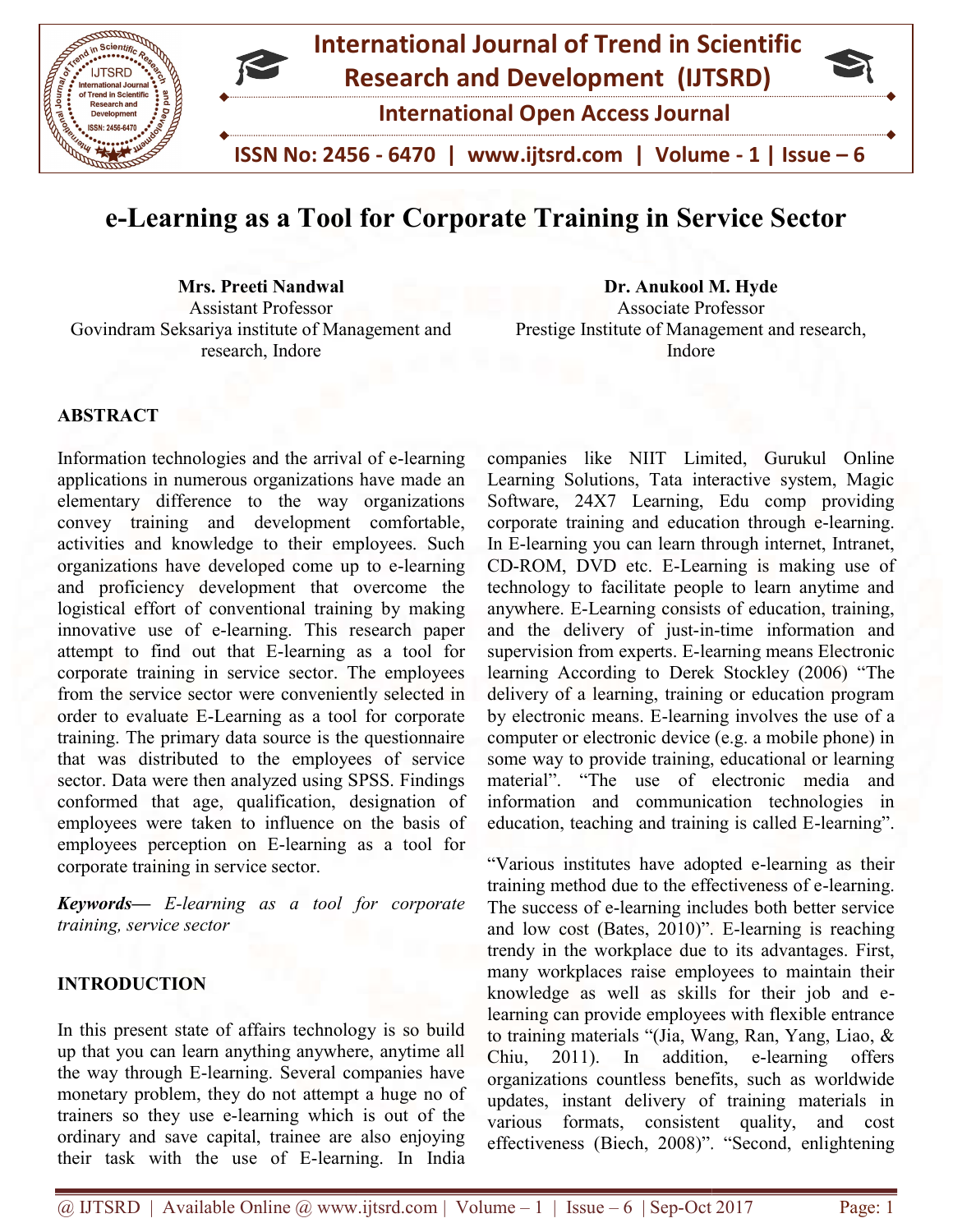technologies, including e-learning allow companies to offer modified learning in order to adapt to different learner needs and equal opportunities (Bates, 2010; Biech, 2008). Organizations can offer learning chances and maintain to any employees in the workplace, in spite of the position of the workplace, gender, or cultural differences (Biech, 2008)".

## LITRATURE REVIEW

"Chen (2008) defined E-learning as combining technology with learning, transport with telecommunication and information technologies, and a form of training delivered on a computer supporting learning and organizational goals. The intent of corporate E-learning is to recover job performance and satisfaction, and to generate a fruitful and competitive workforce. Corporate leaders characteristically go aboard on E-learning for different grounds, such as challenging to create a competitive advantage and necessitate for globalization. Other company employee's are used Elearning to meet the demand for learning and reduce financial plan constraints. By getting hold of a competitive advantage, an organization's executives can bring into line their employee needs with considered organizational goals. With globalization, corporate leaders need extremely developed communication tools such as the Internet and other Elearning tools to reach stakeholders anywhere in the world".

"Bonk (2011) distinguished the appearance and augmented use of online and blended learning, collaborative technology, digital books, open source software, and wireless and mobile learning. These learning development in technology maintain to transform E-learning, since several people who beforehand did not have contact to online resources will be competent to access learning materials with a make sense of the website from their mobile phones and computers. E-Learning will be a powerful force in business for educating and training employees in the workforce".

"Moller, Foshay, and Huett (2008) assured that Elearning is both productive and unproductive, mostly educational institutions adage the expansion of distance learning and use E-Learning to endorse educational and training programs. However, the authors noted that people are finding it complex to balance models of quality and growth of E-Learning. E-Learning is perceived as a double-edged weapon.

Several corporation assistance from E-learning as a cost restraint and training tools. They use E-Learning to develop and trained their employees, reduce corporate training costs due to savings on training and travel charge, and as a tool to drive sales and profitability. Some challenges with E-Learning implementation include employees' resistance, high initial investment cost, and inconsistent E-learning evaluation methods. Organization should work closely with employees and get their buy in so that they can conversion and implement programs effortlessly. The success drivers of E-learning depend on the quality of the learning experience and the level of technological advancement. It is recommended that an employees' level of satisfaction and dedication vary with Elearning execution, but other factors such as physical environment, internal support, job level, training level, organizational support, and learning flow may also have an impact. Top management must be knowledgeable about these factors and ensure that they are in attendance the organizational culture for Elearning implementation to be accomplishment".

"Yap, Holmes, Hannan, and Cukier (2010) examine the relationship between training and the effectiveness of organizational commitment and satisfaction and they exposed that employees who perceived training to be effective were further committed to their organizations than those who saw training as unproductive. The contributing factors of employees' satisfaction and commitment comprise physical environment, internal support, job level, training level, organizational support, and learning flow. Therefore, management should be privy to these factors and guaranteed that they are considered cautiously so that the full profit of E-learning and e-Training are realized. Being that E-learning is an significant tool for educational institutions and other industries, it is the key to understand how employee productivity is impacted by E-learning".

## Objectives:

- 1. To Study the Employees Perception of Elearning as a tool for corporate training in service sector with respect to Designation level.
- 2. To study the Employees Perception of Elearning as a tool for corporate training in service sector with respect to Qualification.
- 3. To study the Employees Perception of Elearning as a tool for corporate training in service sector with respect to Age.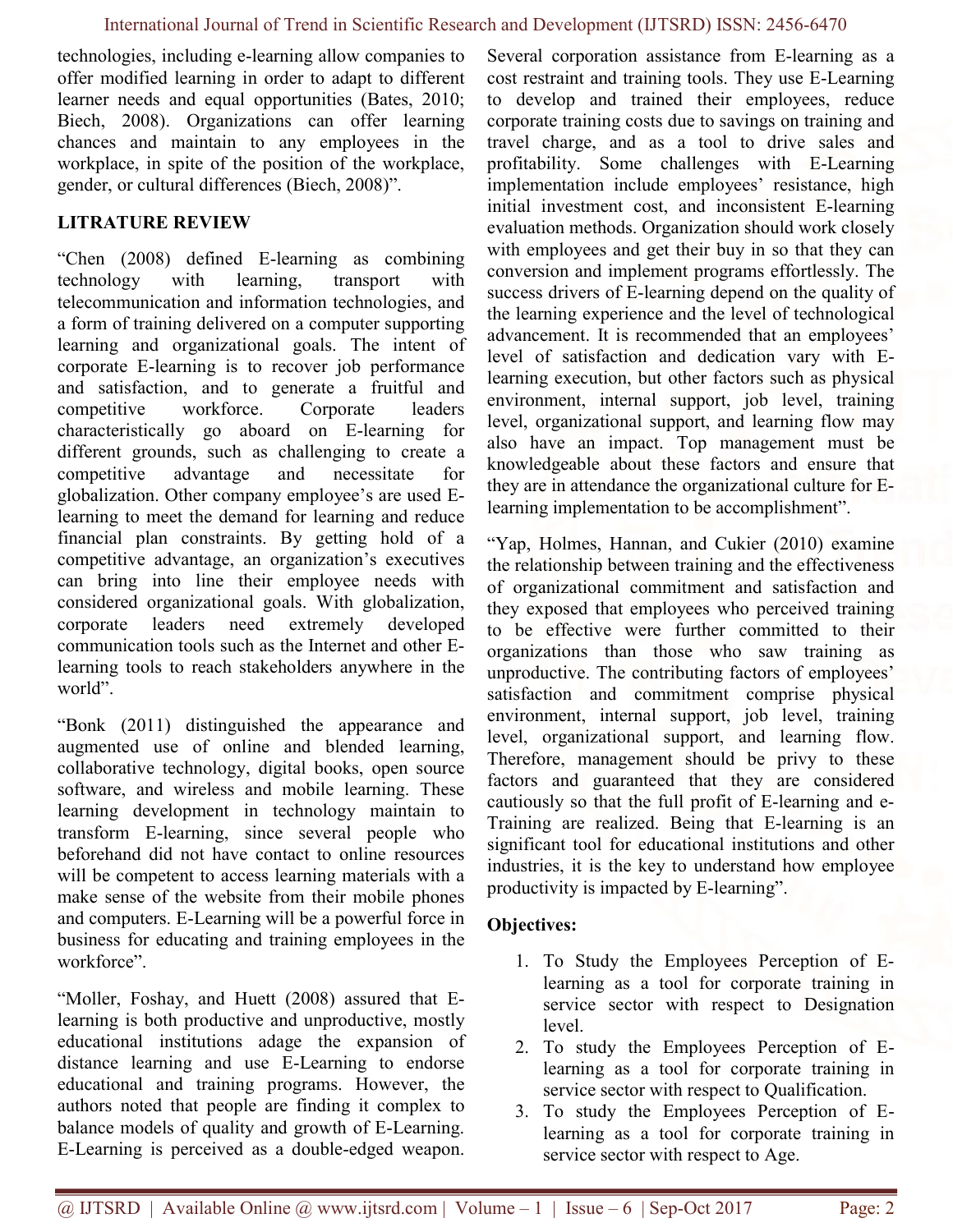#### Hypothesis:

 $H0<sub>1</sub>$ : There is no significant difference on employee's perception of E-learning as a tool for corporate training in service sector with respect to designation level.

 $H0<sub>2</sub>$ : There is no significant difference on employee's perception of E-learning as a tool for corporate training in service sector with respect to qualification.

 $H0<sub>3</sub>$ : There is no significant difference on employee's perception of E-learning as a tool for corporate training in service sector with respect to age.

#### Research Methodology

- $\triangleright$  **Research design:** The present study is descriptive research based on Survey Method.
- **Research Plan:** Demographic analysis of (Designation, qualification, age) service sector.
- $\triangleright$  Purpose of the Research: Research was carried out to gather the opinion of the people to evaluate and investigate the employee's perception on Elearning as a tool for corporate training in service sector.
- $\triangleright$  Data Type Used: For the study primary data was used.
- ▶ Data Collection Method: Data was collected for this research study it was used already developed scale was taken - "Measuring e-learning systems success in an organizational context: Scale development and validation" Developed by Yi-Shun Wang, Hsiu-Yuan Wang, and Daniel Y. (2007), Taiwan and the normality .242 and Reliability .09668 which is greater than significance value .05 that were used for the purpose of Data Collection.

#### $\triangleright$  Sampling Plan

Population: The respondents are Employees in service sector.

- $\triangleright$  Size of Sample: The sample size was of 272 for the study.
- Tools Used for Data Analysis: T-Test and One way ANOVA.

#### Normality Test

As the following experiments required hypothesis of normal distribution of the same as the pre-requisite for the analysis, it become necessary to test the truthfulness of the hypothesis of normal distribution of collected data. "Normality test statistics by 'kolmogorov- Smirnov test' measure that whether a particular distribution differs significantly from normal distribution. The responses were tested for veracity of the assumption of normal distribution by K-S test for the total score on E-learning as a tool for corporate training in service sector. The normality test rejects the hypothesis of normality when the p-value is less than or equal to 0.05. Failing the normality test allows to state with 95% confidence the data does not the normal distribution.

Table 1.1a: Normality of Service sector

| <b>One-Sample</b><br><b>Test(Service Sector)</b> | <b>Kolmogorov-Smirnov</b> |              |  |
|--------------------------------------------------|---------------------------|--------------|--|
|                                                  |                           | <b>VAR00</b> |  |
|                                                  |                           | 001          |  |
| N                                                |                           | 272          |  |
| Normal                                           | Mean                      | 179.786      |  |
| Parameters <sup>a</sup>                          |                           | 8            |  |
|                                                  | <b>Std. Deviation</b>     | 13.6389      |  |
|                                                  |                           | 4            |  |
| Most<br>Extreme<br><b>Differences</b>            | Absolute                  | .100         |  |
|                                                  | Positive                  | .068         |  |
|                                                  | Negative                  | $-.100$      |  |
| Kolmogorov-Smirnov Z                             | 1.646                     |              |  |
| Asymp. Sig. (2-tailed)                           | 0.09                      |              |  |
| a. Test distribution is Normal.                  |                           |              |  |

#### Reliability Test

Cronbach's Alpha

Table 1.1 b Reliability test

| <b>Reliability Statistics</b> |                  |  |  |  |
|-------------------------------|------------------|--|--|--|
| Cronbach's<br>Alpha           | N<br>of<br>Items |  |  |  |
| .806                          | 36               |  |  |  |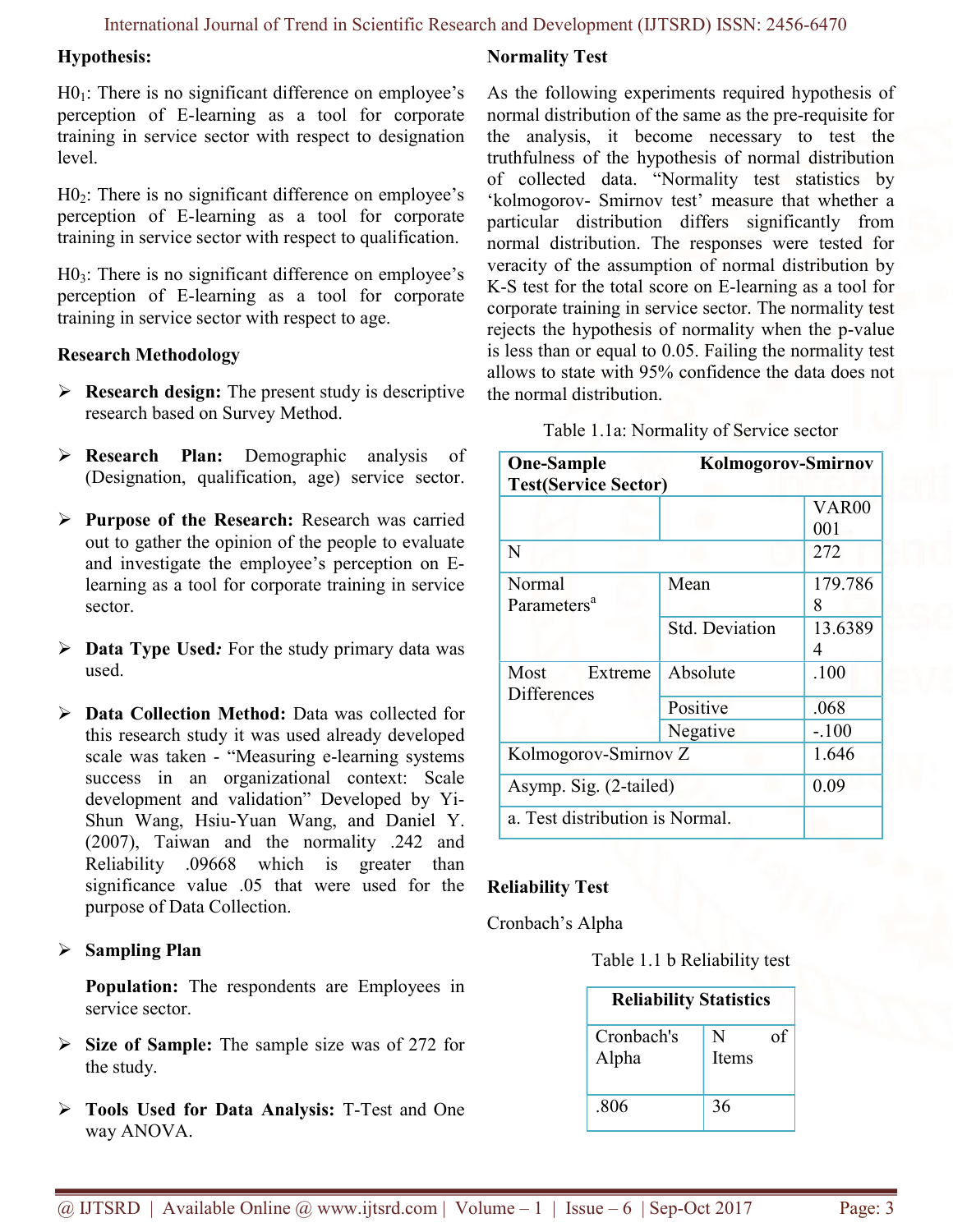#### Result:

Cronbach's Alpha is a measure of internal consistency, that is, how closely related a set of items are as a group. Cronbach's alpha is not a statistical test – it is a coefficient of reliability (or consistency). It is considered a measure of scale reliability. The reliability test has been made for testing the reliability of employees' perceptions of Service sector, with the help of coefficient (Cronbach's Alpha), the reliability of data for Service sector .806(see Table 1.1 b) hence, the scale used here is said to be reliable and can be used for analysis (Note that a reliability coefficient of .70 or higher is considered "acceptable" in most social science research situations).

#### Result and Discussion:

The Asymp.sig value (2-tailed) for K-S test was found to be Service sector was found to be 0.09, which is greater than 0.05 (see Table1.1a). This indicated that the distribution of final points does not differ significantly from normal distribution. This contingent that the assumption of normality with respect to the sample chosen was valid.

"Ozturan and Kutlu (2010) examined employee satisfaction with corporate E-learning programs using regression analysis to determine the influence of gender, age, work experience, education level, job level, and E-learning interactivity level of the employees".

#### 1. Testing Hypothesis with respect to Designation level

 $H0<sub>1</sub>$ : There is no significant difference in Employees Perception of E-learning as a tool for corporate training in Service sector with respect to Designation level.

E-learning as tool for corporate training in Service sector with respect to Designation level, the value of significant was found to be  $p=.401$  (Table 1.2 a) which is higher than the significant value of  $.05$  which means that the null hypothesis is accepted  $(H0<sub>1</sub>)$  There is no significant difference in Employees Perception of E-learning as a tool for corporate training in Service sector. Which is considered that the

Perception of Employees regarding E-learning as a tool for corporate training medium with respect of designation level E-learning system was successfully perform in better way in the organization.

(Table1.2 a) One way ANOVA with respect to designation level in service sector

| <b>ANOVA</b>   |                |     |         |       |      |
|----------------|----------------|-----|---------|-------|------|
| <b>VAR0000</b> |                |     |         |       |      |
|                |                |     |         |       |      |
|                | Sum of         | Df  | Mean    | F     | Sig. |
|                | Squares        |     | Square  |       |      |
| Between        | 1356.78        | 7   | 193.826 | 1.043 | .401 |
| Groups         | $\mathfrak{D}$ |     |         |       |      |
| Within         | 49054.8        | 264 | 185.814 |       |      |
| Groups         | 50             |     |         |       |      |
| Total          | 50411.6        | 271 |         |       |      |
|                | 32             |     |         |       |      |

#### Result and Discussion

The result shows that employees working on the different designations in service sector had different levels of perceptions and outlook towards e-learning system. Employees working at managerial level had raised level of perceptions and outlook than employees working at executive level. The problem cause is that the supervisory level employees or managers are those who recognize the policies and objectives of the organization, and participation in the framing of rules and regulation and allocation of responsibilities. Thus, there is a greater possibility of them having higher level of perceptions and expectations towards E-learning as a tool for corporate training medium as compare to the executive level of employees.

#### 2. Testing Hypothesis with respect to Qualification

 $H0<sub>2</sub>$ : There is no significant difference in Employees Perception of E-learning as a tool for corporate training in service sector with respect to Qualification.

A one way ANOVA was conducted to compare the Employees Perception of E-learning as a tool for corporate training in manufacturing sector with respect to Qualification.

1)UG (Under Graduate), 2)PG (post graduate), 3)Ph. D (Doctor of philosophy)

The Employees Perception of E-learning as a tool for corporate training in Service sector with respect to Qualification were analyzed, the value of significant was found to be  $p=.772$  (Table 1.3a) which is greater than significant value .05 which means that the null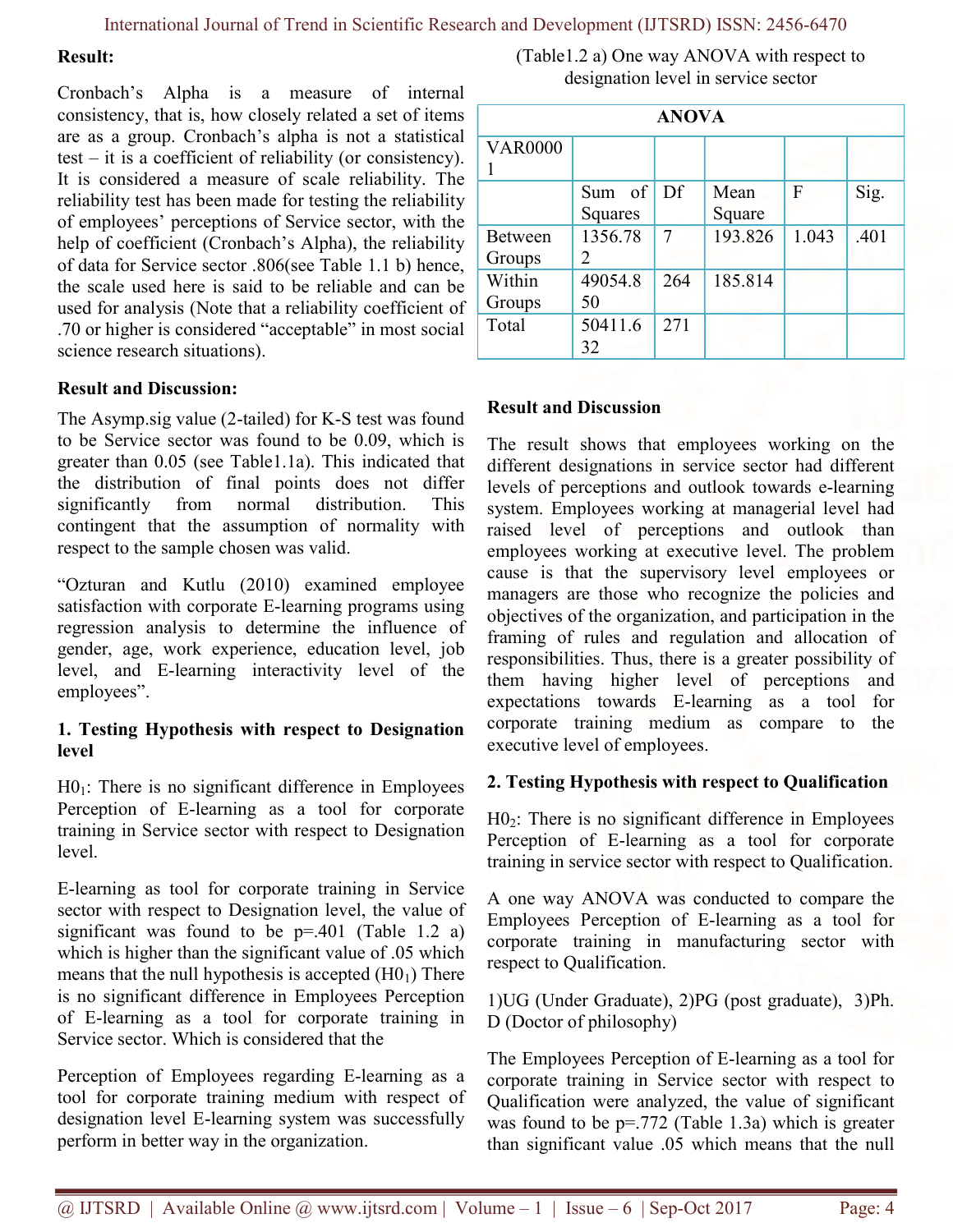hypothesis is accepted i.e.  $H0<sub>2</sub>$ : There is no significant difference in Employees Perception of E-learning as a tool for corporate training in Service sector with respect to Qualification. Which means that when the qualification level is increasing more than the knowledge and capability of employers and employee are created a best results.

| Table 1.3 a) One way ANOVA with respect to |
|--------------------------------------------|
| Qualification in service sector            |

| <b>ANOVA</b>   |         |                             |         |      |      |
|----------------|---------|-----------------------------|---------|------|------|
| <b>VAR0000</b> |         |                             |         |      |      |
|                |         |                             |         |      |      |
|                | Sum of  | Df                          | Mean    | F    | Sig. |
|                | Squares |                             | Square  |      |      |
| Between        | 386.503 | $\mathcal{D}_{\mathcal{L}}$ | 193.252 | .259 | .772 |
| Groups         |         |                             |         |      |      |
| Within         | 201262. | 270                         | 745.417 |      |      |
| Groups         | 493     |                             |         |      |      |
| Total          | 201648. | 272                         |         |      |      |
|                | 996     |                             |         |      |      |

### Results:

Result shows that employees in different qualification background having different perceptions and outlooks towards E-learning system the employees who having better qualifications and they are able to understand the concepts of e-learning more comfortably, and to accept new challenges and opportunities for gaining their skills and knowledge. E-learning was educationally effective training and learning tool as it offered business value, qualification and cost effectiveness over other approaches. The employees of any sector are the early adopter of any new process and technology which helps them in achieving individual growth and learning.

Some studies says that "Sloman (2002) indicates that while the practice of using computer and communication technologies for organization training has expanded rapidly, research examining the Employees Perception of e-learning has lagged behind. For e-learning applications to be used efficiently in corporate education there is a need to measure the success and Employees Perception of the e-learning system systematically".

## 3. Testing Hypothesis with respect to Age

 $H0<sub>3</sub>$ : There is no significant difference in Employees Perception of E-learning as a tool for corporate training in Service sector with respect to Age. A one way ANOVA was conducted to compare the Employees Perception of E-learning as a tool for corporate training in Service sector with respect to Age in form of A) upto 25 yrs, B) 25-35 yrs, C) 35-45 yrs, D) 45-and above are Age groups. The Employees Perception of E-learning as a tool for corporate training in service sector with respect to Age were analyzed, the value of significant was found to be p=.263 (Table 1.4 a) which is greater than significant value .05 which means that the null hypothesis is accepted.

Table 1.4 a) One way ANOVA with respect to age in service sector

| <b>ANOVA</b>   |         |     |                             |      |      |
|----------------|---------|-----|-----------------------------|------|------|
| <b>VAR000</b>  |         |     |                             |      |      |
| 01             |         |     |                             |      |      |
|                | Sum of  | Df  | Mean                        | F    | Sig. |
|                | Squares |     | Square                      |      |      |
| <b>Between</b> | 742.678 | 3   | 247.55                      | 1.33 | .263 |
| Groups         |         |     | 9                           | 6    |      |
| Within         | 49668.9 | 268 | 185.33                      |      |      |
| Groups         | 55      |     | $\mathcal{D}_{\mathcal{L}}$ |      |      |
| Total          | 50411.6 | 271 |                             |      |      |
|                | 32      |     |                             |      |      |

#### Results:

The results suggest that the employees of old age group are more inclined towards E-learning system of the company. Specifically our results suggest that when employees are young they have to understand the importance of today's technological changes. And hence it should be noted that when the maturity level of employees are increases he has more concern towards latest technological practices of the company.

These learners were characteristically independent learners who were self-directed in establishing their learning objectives. They were more likely than other learners to be involved in E-learning.

#### Conclusion

The study has resulted into the identification of Employees perception of E-learning as a tool for corporate training in service sector with respect to designation level, qualification, age. The value of significant was found in designation, qualification, age of the employees of service sector was greater than the significant value, which was supports acceptance of null hypothesis therefore it may be